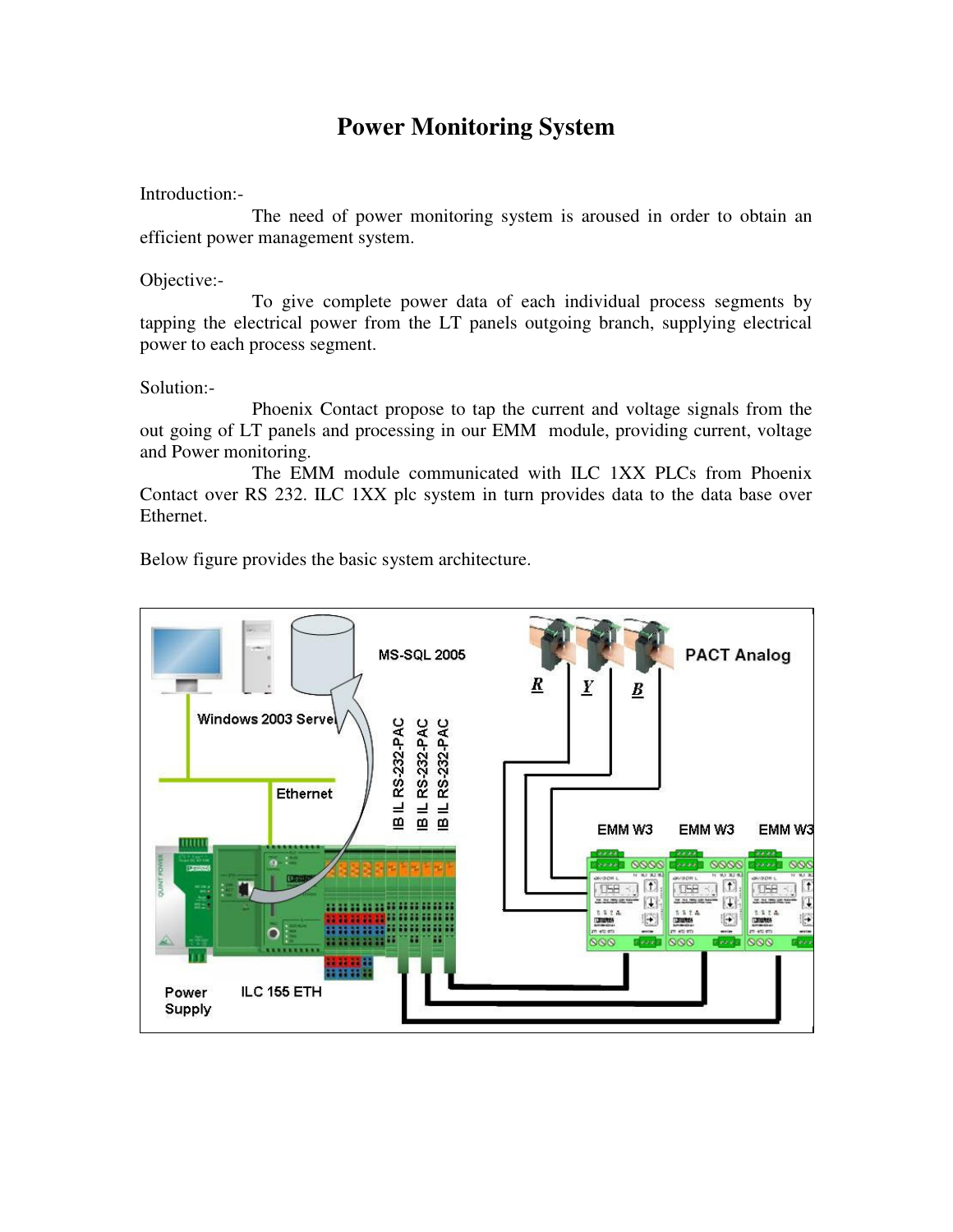### **Why ILC 1XX?**

One ILC 1XX can communicate with 8/16 EMM devices simultaneously, it can collect data from 8/16 points. Rest of the distribution data can be collected using the below shown system configuration from the LT panel. Also it can further expand using digital I/O modules, Analog I/Os, Functional I/Os from Inline series for either **Production performance monitoring or Quality monitoring** system.



Networking of various PLC is possible using existing Ethernet infrastructure or putting a new dedicated infrastructure of its own.



Also the IT Feature of ILC 1XX ETH from Phoenix Contact can provide the following advantages,

**OPC:** The OPC server provides data from the PLC program for visualization programs such as VISU+, or transports the data in the opposite direction. The OPC server runs in the control panel or on a PC.

**WEB- SERVER:** Provides a homepage on the ILC 155 ready. Its pages can be drawn using the WEBVISIT software and linked to the PLC program via data. Browsers can display these pages via HTTP access.

**TCP/IP:** Makes it possible to establish connections between the PLC program and programs on other Ethernet devices.

PLC programming function modules, such as IP-Connect, IP-send, etc., are available for this.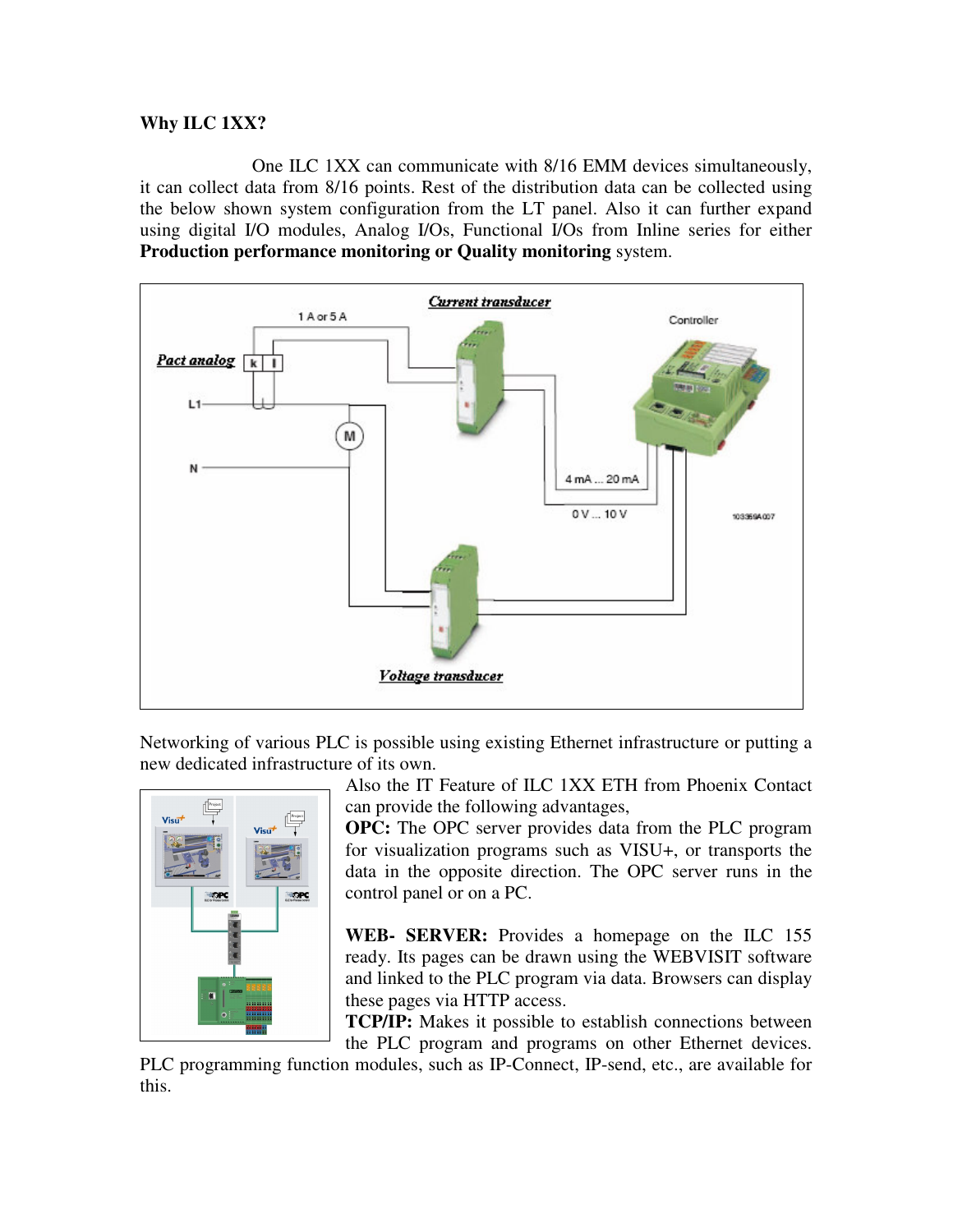

# **Specification (ILC 1XX):-**

**UDP:** Wireless messages (broadcasts) can be received from other Ethernet devices in the PLC program with UDP. This is done with the same function modules as with TCP/IP.

**FTP:** (File Transfer Protocol) The ILC 155 has an FTP server which can be used to store or upload any files in the Flash-File system of ILC 1XX ETH, e.g., for exchanging parameterization and log files or in order to store the current source code of the PLC program for servicing.

**SNTP:** To synchronize the real-time clock of ILC 1XX ETH with a time server.

**SMTP:** To send e-mails directly from the PLC program.

**SQL:** For data exchange between the PLC program and an MS-SQL/MySQL database.

**SNMP:** For file exchange with the network management software.

| Data memory: -             | 512KB                           |
|----------------------------|---------------------------------|
| Programming memory: -      | 512KB                           |
| Retentive data memory: -   | <b>48KB</b>                     |
| Parameterization memory: - | 4MB                             |
| I/O handling capacity: -   | 4096                            |
| Processing Speed: -        | 90 micro sec / 1K instructions. |
| It Features: -             | All the above.                  |
| GSM Interface: -           | ILC150GSM/GPRS                  |
| Field bus: -               | Interbus Master integrated.     |

# **Compact controllers of the 100 class are equipped with the latest automation and IT technology:**

• High flexibility thanks to the modular expandability with numerous standard and function terminals of the Inline I/O system

• Easy integration into existing networks based on international standards, such as Interbus, Ethernet and optionally GSM/GPRS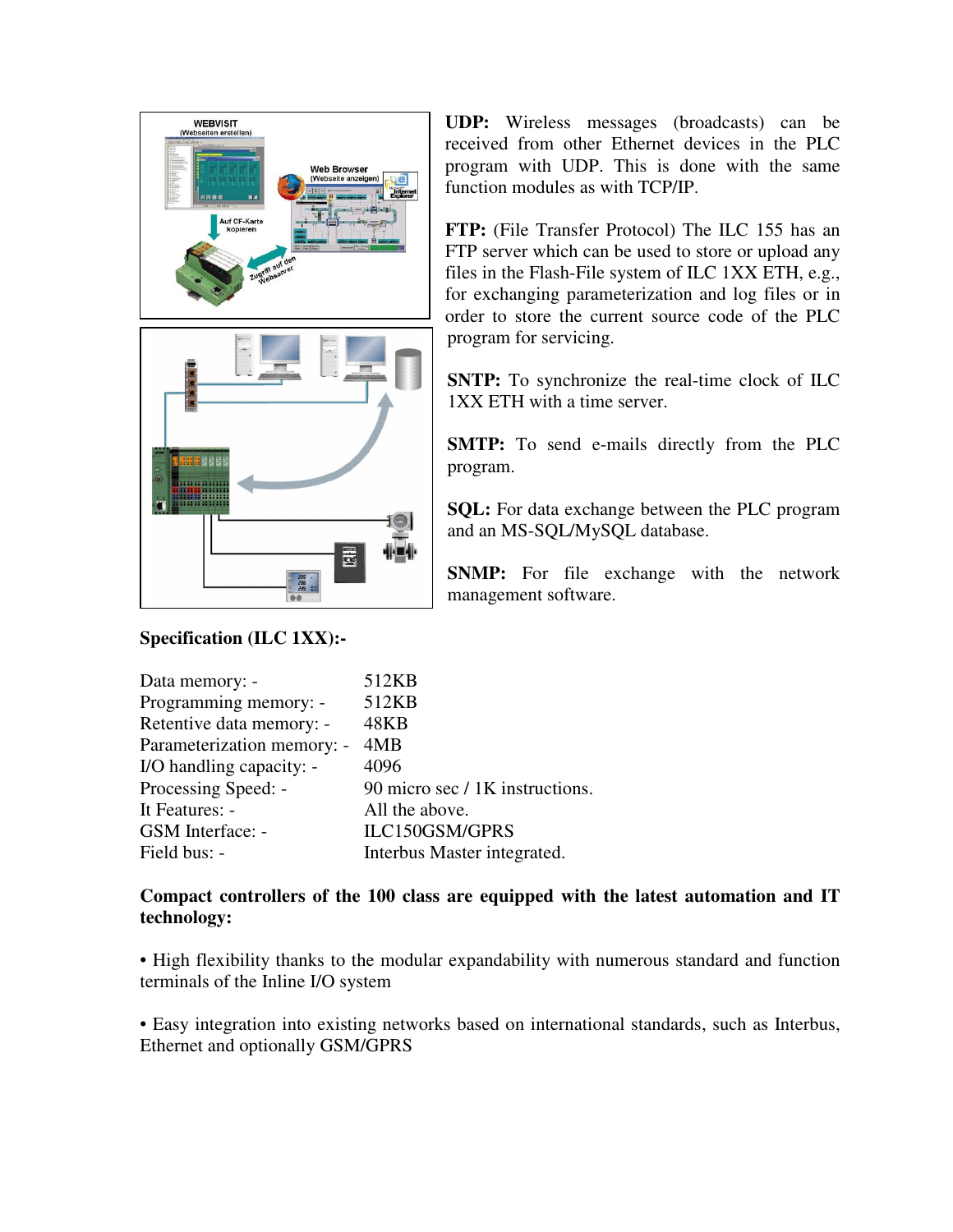• Seamless data transfer by using IT standards such as HTTP, FTP, SNMP, SQL and OPC

• Intuitive programming as per IEC 61131 using automation software PC Worx or PC Worx Express

• Combination with operator terminals or touch panels for economical operation and monitoring of machines and systems

• Excellent price/performance ratio

## **Current transformer (PACT analog):-**

Phoenix Contact offers a wide range of current transformer types. As a result, several types may meet the specified technical criteria. They will differ in terms of the size and shape of the transformer opening and in the external dimensions of the transformer housing. This enables you to select the ideal current transformer depending on the copper rail size and the space available in the control cabinet.

Due to the push-out primary rail bracket for PACT Analog current transformers, there is no raised edge on the housing and installation provides a flat surface. This is the basic requirement for installing and positioning the current transformers in parallel on the copper rail, and it enables the measurement of currents from loads, which are supplied via an electrical branch. To do this, a copper sleeve (available as an accessory) is led into the inner opening of the current transformer, which provides the conductive connection between the live copper rails and, for example, the fuse flag of a subsequent fuse. To increase air and creepage distances, an extended secondary terminal block cover (available as an accessory) is placed over the connections of the secondary terminal blocks of the horizontal current transformer.

#### **EMM:-**

EMM provides all the advantages of modern active power monitoring. The active-power input of a drive system or another 3-phase load is calculated every 6.6 ms from three currents, voltages, and the phase angle.

Currents greater than 5 A are led to the module via transformers. The load is switched by a separate switching element. In this way, the EMM reliably protects connected loads – regardless of their current consumption – against overload and under load and provides continuous status monitoring.

Switching thresholds, signaling thresholds, and four configurable confirmation outputs provide motor and system protection.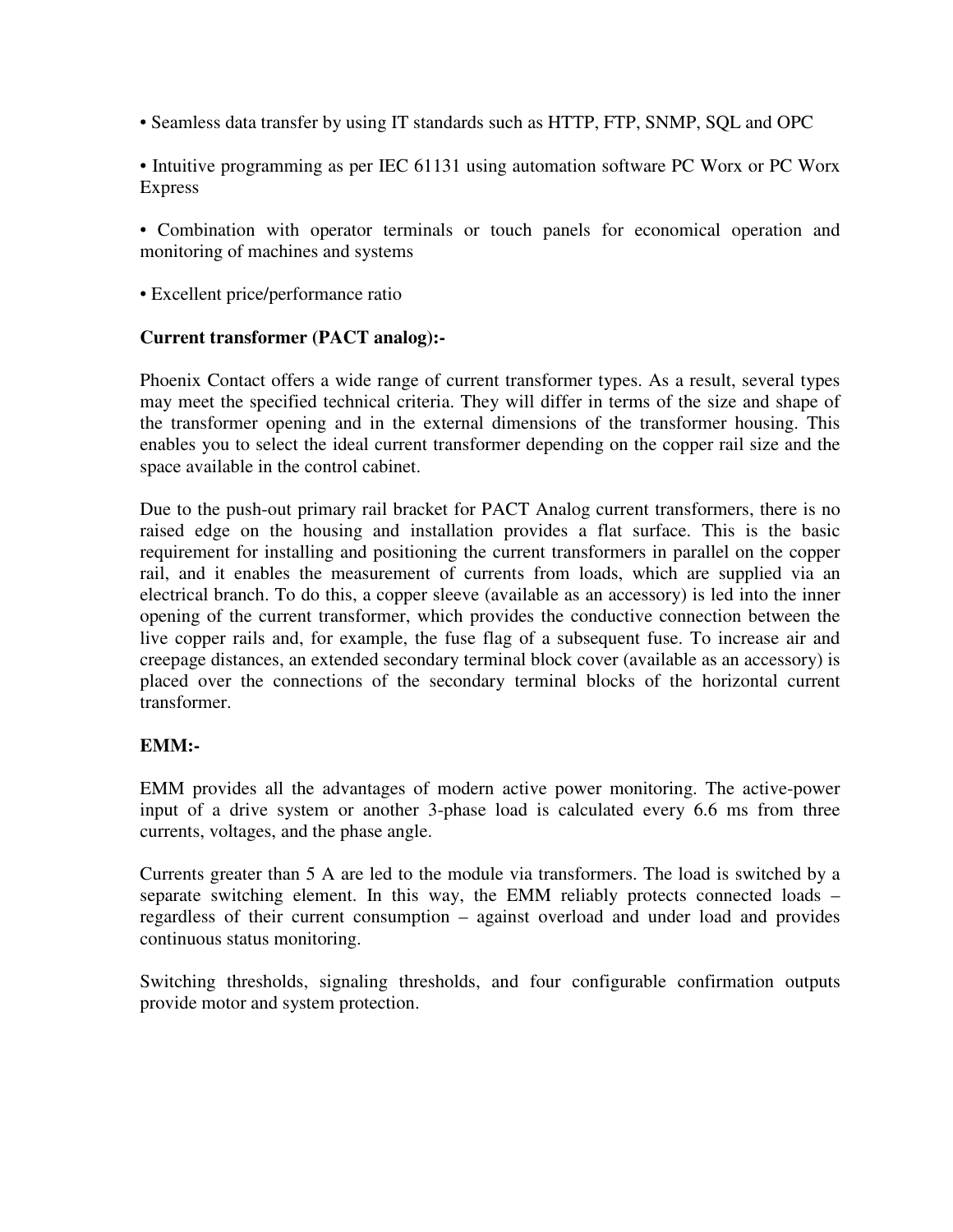All relevant values can be viewed via the integrated display of the configuration software or a fieldbus interface:

- Apparent power, active power, and reactive power
- Currents and voltages
- Phase angle
- Operating cycle counter and elapsed-hour meter
- Power meter

The integrated memory can be used to record complete curves, which can be used, for example, in the system documentation.

#### **Advantages of Phoenix Contact as a Solution Partner to your Automation needs:-**

1. Single vendor solution

All the component required in the system are manufactured by Phoenix Contact, including, current transformer, Power supply , PLC, Current and Voltage transducers, Power meter, Terminal bock ( Bus bar terminal and Rail Terminals, I/O modules ( digital, analog, temperature and functional modules), HMI, SCADA etc.

2. Proven technology

Ethernet and Interbus technology from phoenix contact is well proven is in the market, with vast experience we provide the seamless flow of information from sensor level till the ERP system, hence called "IT Powered Automation".

3. Flexibility

The suggested system is highly flexible and modular in nature, you need to purchase only what's required at present and future requirements can be accommodated in the present system time to time.

4. Future Proof

Not only the future expansion but the future technology can also be integrated into the system thanks to the IT feature packed Ethernet interface available as an integral part on the control system.

5. No changes in the existing system required.

To include a monitoring system into an existing plant normally requires lots of changes into the existing system, but this is not a case with Phoenix Contact. Thanks to the innovative products like Bus bar mountable compact current transformers, bus bar mountable terminal, wide range of terminal blocks for every application so that every signal from the field can be taken into our monitoring system without effecting the working or layout of the existing system.

6. Very short implementation time.